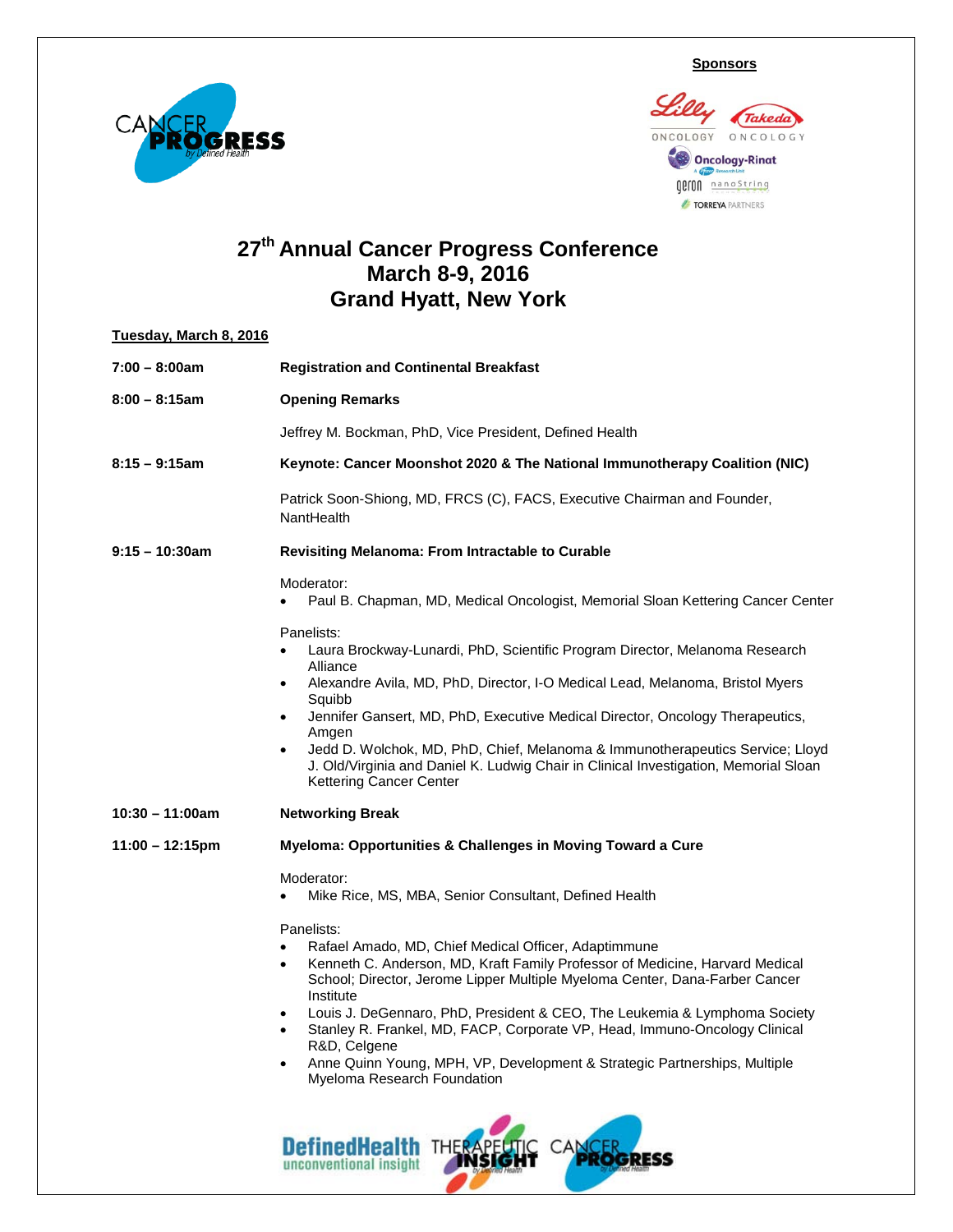

| $12:15 - 1:30$ pm       | <b>Networking Luncheon</b>                                                                                                                                                                                                                                                                                                                                                                                                                                                                                                                                 |
|-------------------------|------------------------------------------------------------------------------------------------------------------------------------------------------------------------------------------------------------------------------------------------------------------------------------------------------------------------------------------------------------------------------------------------------------------------------------------------------------------------------------------------------------------------------------------------------------|
| $1:30 - 2:45$ pm        | Investing in Oncology - A New Math or Same Old Same Old?                                                                                                                                                                                                                                                                                                                                                                                                                                                                                                   |
|                         | Moderator:<br>Mark Simon, Partner, Torreya Partners<br>$\bullet$                                                                                                                                                                                                                                                                                                                                                                                                                                                                                           |
|                         | Panelists:<br>John DeYoung, VP, Worldwide Business Development, Pfizer Inc.<br>$\bullet$<br>Richard Brian Gaynor, MD, Sr. Vice President Global Development & Medical Affairs,<br>$\bullet$<br>Oncology Business Unit, Eli Lilly and Company<br>Axel Hoos, MD, PhD, Senior Vice President, Oncology R&D, GlaxoSmithKline<br>$\bullet$<br>David R. Parkinson, MD, Venture Partner, New Enterprise Associates, Inc.<br>$\bullet$<br>Ferran Prat, PhD, JD, VP, Strategic Industry Ventures, The University of Texas MD<br>$\bullet$<br>Anderson Cancer Center |
| $2:45 - 4:00 \text{pm}$ | <b>From Novel Science to Clinical Development: Stories from Small Biotechs</b>                                                                                                                                                                                                                                                                                                                                                                                                                                                                             |
|                         | Moderator:<br>Jeremy P. Goldberg, Advisor, Torreya Partners<br>$\bullet$                                                                                                                                                                                                                                                                                                                                                                                                                                                                                   |
|                         | Panelists:<br>Armand Girard, MBA, VP, Corporate Development, GlycoMimetics, Inc.<br>$\bullet$<br>Gayle M. Mills, MBA, Chief Business Officer, Symphogen<br>$\bullet$<br>Briggs Morrison, MD, Chief Executive Officer, Syndax Pharmaceuticals, Inc.<br>$\bullet$<br>Gisela M. Schwab, MD, President, Product Development & Medical Affairs and Chief<br>$\bullet$<br>Medical Officer, Exelixis, Inc.<br>Christian Zahnd, PhD, Chief Executive Officer, Molecular Partners AG<br>$\bullet$                                                                   |
| $4:00 - 4:15 \text{pm}$ | <b>Networking Break</b>                                                                                                                                                                                                                                                                                                                                                                                                                                                                                                                                    |
| $4:15 - 5:30 \text{pm}$ | Parsing the Data, Vetting the Value                                                                                                                                                                                                                                                                                                                                                                                                                                                                                                                        |
|                         | Moderator:<br>Ed Saltzman, President, Defined Health                                                                                                                                                                                                                                                                                                                                                                                                                                                                                                       |
|                         | Panelists:<br>Peter Bach, MD, Director, Center for Health Policy and Outcomes, Memorial Sloan<br>$\bullet$<br>Kettering Cancer Center<br>Roy A. Beveridge, MD, Senior Vice President and Chief Medical Officer, Humana<br>$\bullet$<br>Adam Feuerstein, Senior Columnist, TheStreet<br>$\bullet$<br>Robert H. Glassman, MD, Vice Chairman, Credit Suisse Global Health Care<br>$\bullet$<br><b>Investment Banking</b><br>Michael Kolodziej, MD, FACP, National Medical Director, Oncology Strategies, Aetna<br>$\bullet$                                   |
| $5:30 - 7:30 \text{pm}$ | <b>Cancer Progress 2016 Reception</b>                                                                                                                                                                                                                                                                                                                                                                                                                                                                                                                      |

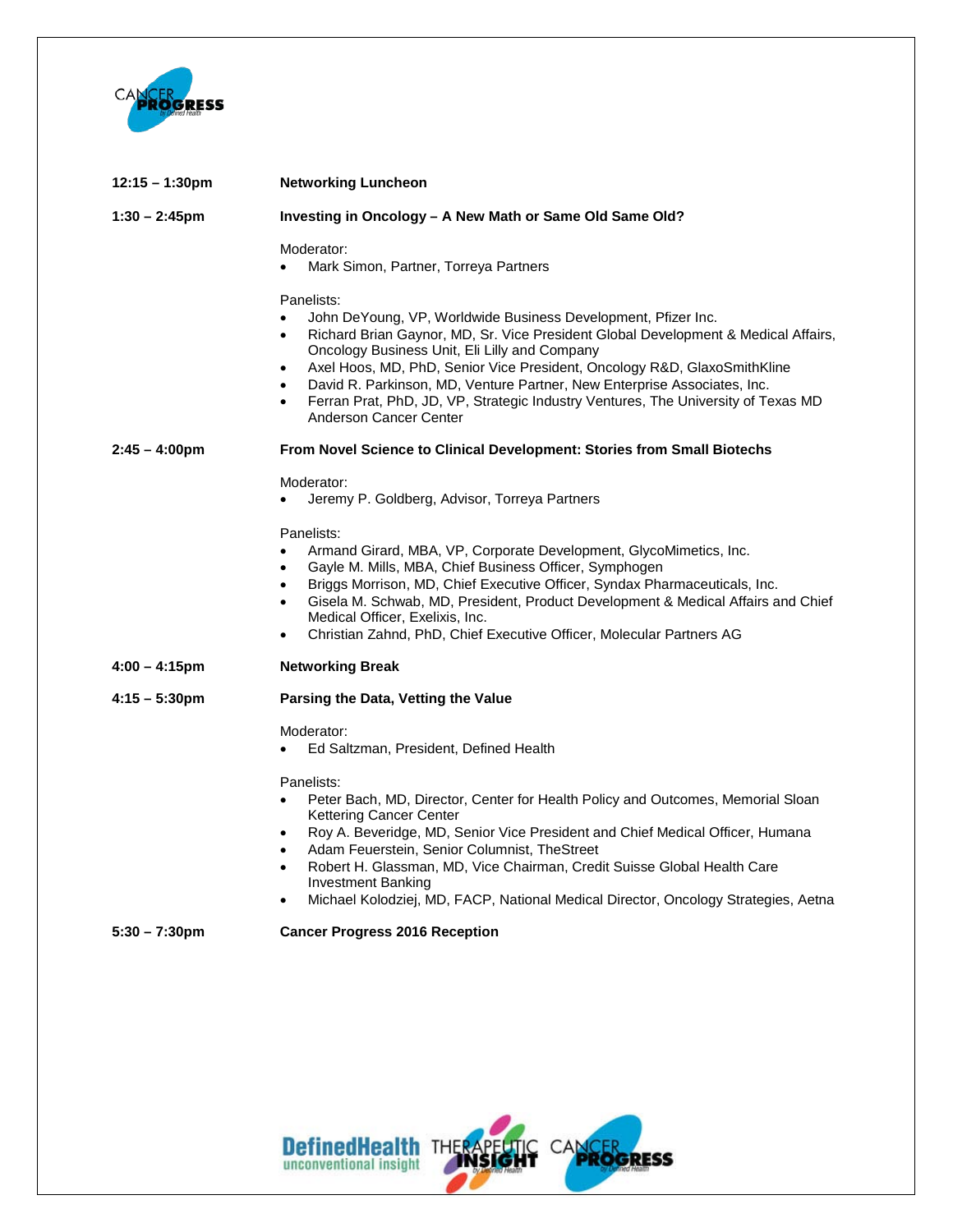

## **Wednesday, March 9, 2016**

| $7:00 - 8:00am$           | <b>Continental Breakfast</b>                                                                                                                                                                                                                                                                                                                                                                                                                                                                                                                                                            |
|---------------------------|-----------------------------------------------------------------------------------------------------------------------------------------------------------------------------------------------------------------------------------------------------------------------------------------------------------------------------------------------------------------------------------------------------------------------------------------------------------------------------------------------------------------------------------------------------------------------------------------|
| $8:00 - 8:15$ am          | <b>Opening Remarks</b>                                                                                                                                                                                                                                                                                                                                                                                                                                                                                                                                                                  |
|                           | Mike Rice, MS, MBA, Senior Consultant, Defined Health                                                                                                                                                                                                                                                                                                                                                                                                                                                                                                                                   |
| $8:15 - 9:15$ am          | Day 2 Keynote: The Game Theory of the Global Cancer Moonshot<br>Peter Kolchinsky, PhD, Managing Director, RA Capital Management, LLC                                                                                                                                                                                                                                                                                                                                                                                                                                                    |
| $9:15 - 10:30$ am         | Immuno-Oncology I: Attacking Cancer Antigens - Exploiting off-the-Shelf and<br>Personalized Vaccines and Triggering of Immunogenic Cell Death                                                                                                                                                                                                                                                                                                                                                                                                                                           |
|                           | Moderator:<br>Jeffrey M. Bockman, PhD, Vice President, Defined Health                                                                                                                                                                                                                                                                                                                                                                                                                                                                                                                   |
|                           | Panelists:<br>Robert Ang, MD, MBA, Chief Business Officer, Neon Therapeutics<br>$\bullet$<br>Ulrike Gnad-Vogt, MD, Chief Medical Officer, CureVac AG<br>$\bullet$<br>Taylor H. Schreiber MD, PhD, Chief Scientific Officer, Heat Biologics Inc.<br>$\bullet$<br>Andrea van Elsas, PhD, Chief Scientific Officer, Aduro BioTech, Inc.<br>$\bullet$<br>Mai-Britt Zocca, PhD, MSc, Chief Executive Officer, IO Biotech ApS<br>$\bullet$                                                                                                                                                    |
| $10:30 - 10:45$ am        | <b>Networking Break</b>                                                                                                                                                                                                                                                                                                                                                                                                                                                                                                                                                                 |
| $10:45 - 12:00 \text{pm}$ | Immuno-Oncology II: Next Wave IO Targets and Modalities                                                                                                                                                                                                                                                                                                                                                                                                                                                                                                                                 |
|                           | Moderator:<br>Jeffrey M. Bockman, PhD, Vice President, Defined Health                                                                                                                                                                                                                                                                                                                                                                                                                                                                                                                   |
|                           | Panelists:<br>Kenneth C. Carter, PhD, President and Chief Executive Officer, NexImmune<br>$\bullet$<br>Alessandra Cesano, MD, PhD, Chief Medical Officer, NanoString Technologies<br>Thomas F. Gajewski, MD, PhD, Professor of Medicine, University of Chicago<br>$\bullet$<br>Rachel W. Humphrey, MD, Chief Medical Officer, CytomX Therapeutics, Inc.<br>$\bullet$<br>Christoph Lengauer, PhD, MBA, Chief Scientific Officer, Blueprint Medicines<br>$\bullet$<br>Peter Sandor, MD, MBA, VP, Head of Oncology Therapeutic Area in Marketing<br>$\bullet$<br>Strategy, Astellas Pharma |
| $12:00 - 1:15$ pm         | <b>Networking Luncheon</b>                                                                                                                                                                                                                                                                                                                                                                                                                                                                                                                                                              |
| $1:15 - 2:30$ pm          | N-of-One Trials: Is This the Future of Oncology Drug Development?                                                                                                                                                                                                                                                                                                                                                                                                                                                                                                                       |
|                           | Moderator:<br>Brian Leyland-Jones, MB BS, PhD, Vice President of the Avera Center for Precision<br>Oncology and the Department of Molecular and Experimental Medicine, Avera<br>Cancer Institute, Consulting Professor, Stanford University School of Medicine                                                                                                                                                                                                                                                                                                                          |
|                           | Panelists:<br>Michael Doherty, Head, Strategic Innovation, Roche and Genentech; Executive<br>Adviser, Foundation Medicine Inc.<br>Sean Khozin, MD, MPH; Senior Medical Officer, Thoracic Oncologist, FDA<br>٠<br>Nicholas J. Schork, PhD, Professor and Director, Human Biology, J. Craig Venter<br>Institute<br>John J. Sninsky, PhD, Chief Scientific Officer, CareDX<br>$\bullet$<br>CANC<br>outss<br>unconventional insight                                                                                                                                                         |